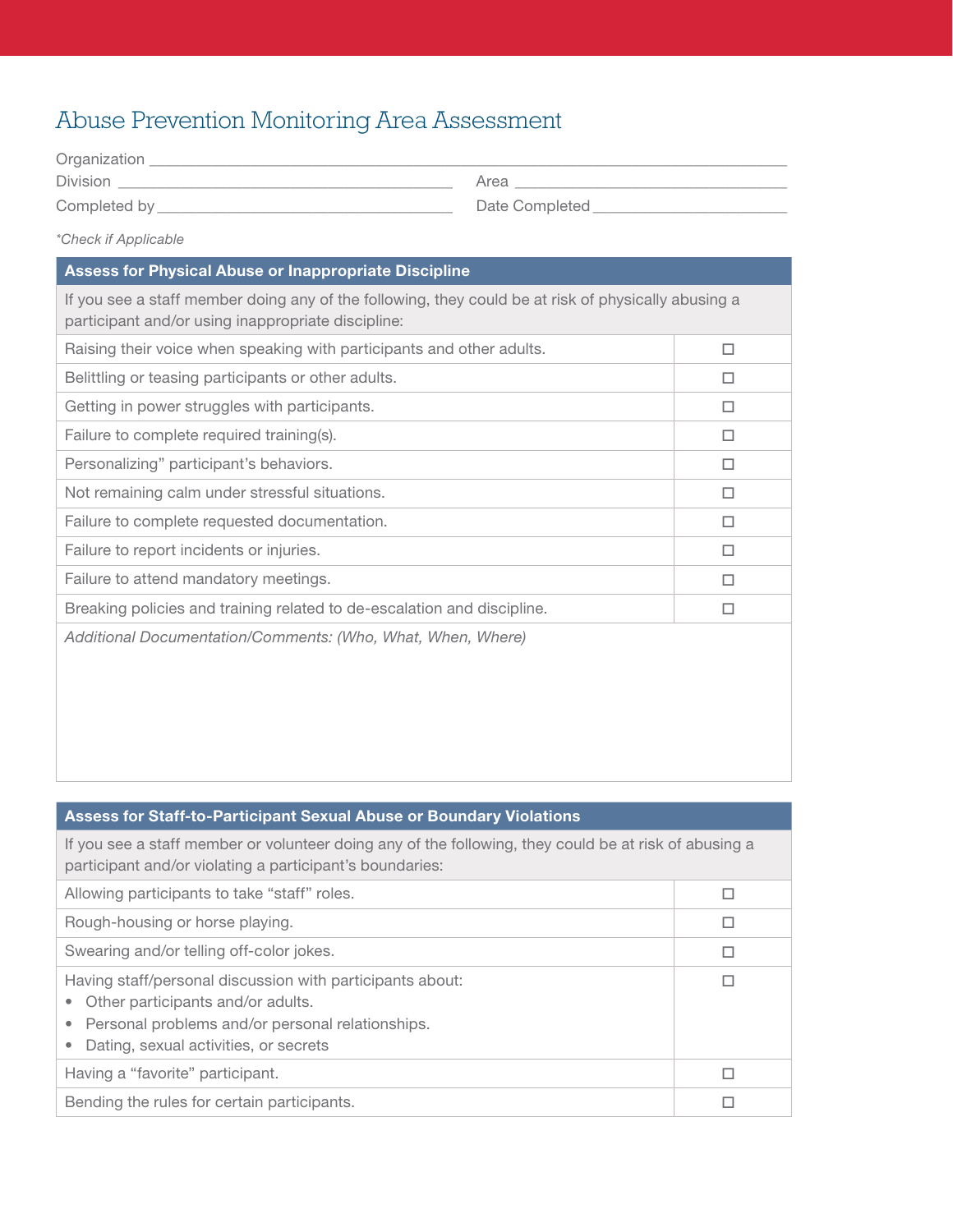| Assess for Staff-to-Participant Sexual Abuse or Boundary Violations continued |   |
|-------------------------------------------------------------------------------|---|
| Giving special gifts to only certain participants.                            | п |
| Unnecessary one-on-one interactions.                                          | □ |
| Ignoring policies related to interacting with participants.                   | □ |
| Giving inappropriate physical affection.                                      | Е |
| Additional Documentation/Comments: (Who, What, When, Where)                   |   |

## Assess for Peer-to-Peer Abuse

If you see a staff member or volunteer doing any of the following, they could be at risk of allowing peer-to-peer abuse to occur:

| Lack of knowledge about warning signs.                                                       |  |
|----------------------------------------------------------------------------------------------|--|
| Allows participants to set the tone.                                                         |  |
| Is immature and acts more like a participant that a staff member.                            |  |
| Lack of awareness of their own behaviors and how their behaviors impact<br>the participants. |  |
| Additional Documentation/Comments: (Who, What, When, Where)                                  |  |

| <b>General Observations</b>                                                                                                                                                                                                                                                                                                                                                                                                                                                                                     |  |
|-----------------------------------------------------------------------------------------------------------------------------------------------------------------------------------------------------------------------------------------------------------------------------------------------------------------------------------------------------------------------------------------------------------------------------------------------------------------------------------------------------------------|--|
| Watch the area and observe the culture and environment. Watch for isolated participants and consider<br>all aspects of the community. Pay attention to staff/volunteer behaviors and what they spend the most<br>time doing. Consider the following points:                                                                                                                                                                                                                                                     |  |
| Notice where staff members/volunteers are standing in relation to program<br>participants during activities. Are they close enough to be able to tell what is<br>happening at all times?                                                                                                                                                                                                                                                                                                                        |  |
| Pay close attention to playground equipment, play sets, jungle gyms, etc. Large<br>structures can present blind spots, which can become potential areas for peer-to-peer<br>abuse to occur. Do not allow participants to congregate in areas with blind spots, and<br>position staff members/volunteers in a position where there are no blind spots. If this<br>is not possible, consider installing equipment such as mirrors, cameras, transparent<br>materials, etc. that will enable adequate observation. |  |

## SpecialtyHumanServices.com